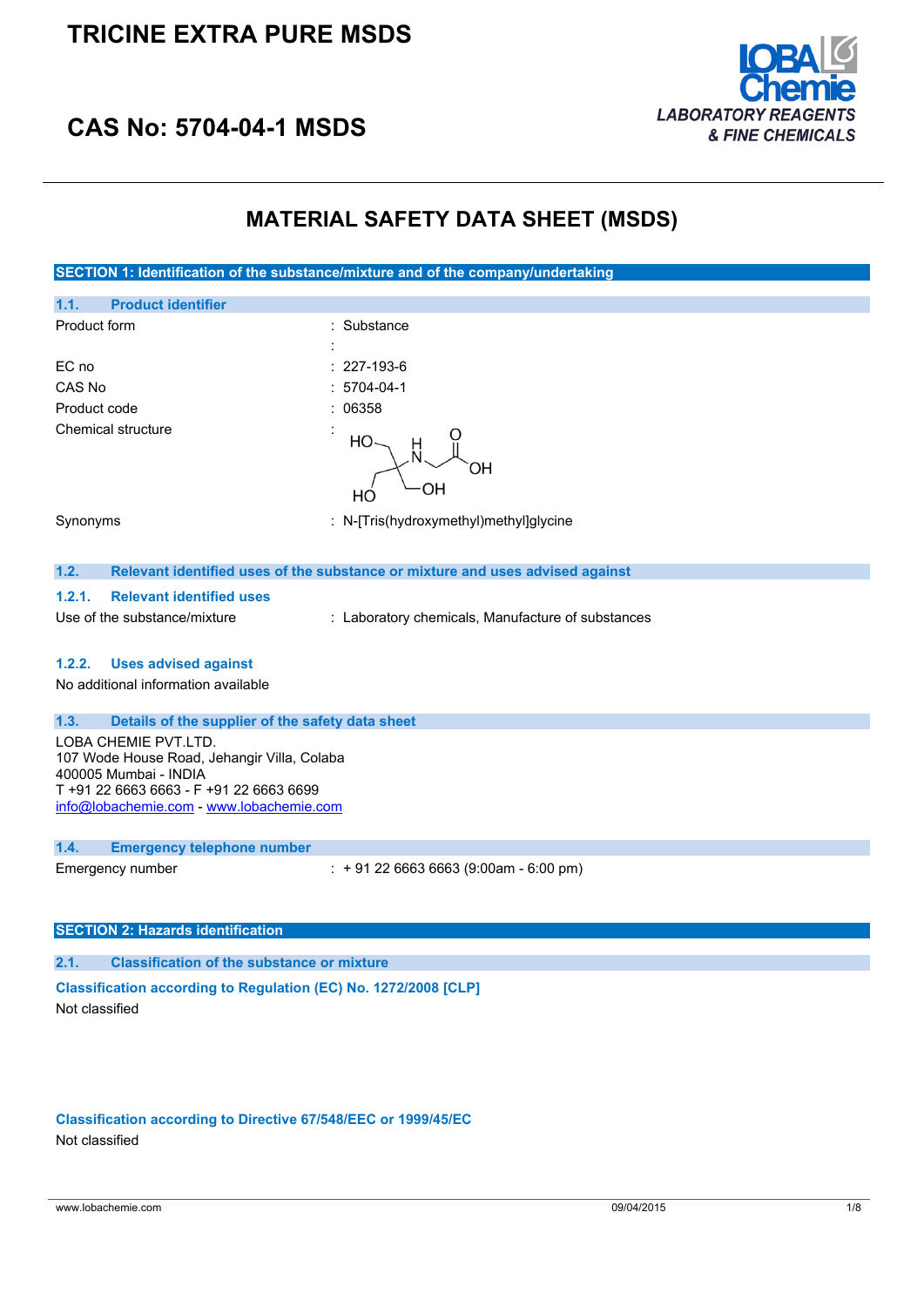Safety Data Sheet

### **Adverse physicochemical, human health and environmental effects**

No additional information available

### **2.2. Label elements**

**Labelling according** to Regulation (EC) No. 1272/2008 [CLP] No labelling applicable

### **2.3. Other hazards**

No additional information available

|        | <b>SECTION 3: Composition/information on ingredients</b> |                      |  |  |
|--------|----------------------------------------------------------|----------------------|--|--|
|        |                                                          |                      |  |  |
| 3.1.   | <b>Substance</b>                                         |                      |  |  |
| Name   |                                                          | : TRICINE Extra Pure |  |  |
| CAS No |                                                          | : 5704-04-1          |  |  |
| EC no  |                                                          | $: 227-193-6$        |  |  |

Full text of R- and H-phrases: see section 16

| 3.2.           |   |  |  |  |
|----------------|---|--|--|--|
| Not applicable | . |  |  |  |

| <b>SECTION 4: First aid measures</b>             |                                                                                                                                                                                     |
|--------------------------------------------------|-------------------------------------------------------------------------------------------------------------------------------------------------------------------------------------|
|                                                  |                                                                                                                                                                                     |
| 4.1.<br><b>Description of first aid measures</b> |                                                                                                                                                                                     |
| First-aid measures after inhalation              | : Remove person to fresh air and keep comfortable for breathing. Give oxygen or<br>artificial respiration if necessary. If you feel unwell, seek medical advice.                    |
| First-aid measures after skin contact            | : Gently wash with plenty of soap and water. If skin irritation occurs: Get medical<br>advice/attention.                                                                            |
| First-aid measures after eye contact             | : Remove contact lenses, if present and easy to do. Continue rinsing. Rinse cautiously<br>with water for several minutes. If eye irritation persists: Get medical advice/attention. |
| First-aid measures after ingestion               | : Rinse mouth out with water. If you feel unwell, seek medical advice.                                                                                                              |

### **4.2. Most important symptoms and effects, both acute and delayed** No additional information available

| 4.3.                           |                                         | Indication of any immediate medical attention and special treatment needed |  |  |
|--------------------------------|-----------------------------------------|----------------------------------------------------------------------------|--|--|
|                                | Treat symptomatically.                  |                                                                            |  |  |
|                                | <b>SECTION 5: Firefighting measures</b> |                                                                            |  |  |
|                                |                                         |                                                                            |  |  |
| 5.1.                           | <b>Extinguishing media</b>              |                                                                            |  |  |
| Suitable extinguishing media   |                                         | : dry chemical powder, alcohol-resistant foam, carbon dioxide (CO2).       |  |  |
| Unsuitable extinguishing media |                                         | : Do not use a heavy water stream.                                         |  |  |
|                                |                                         |                                                                            |  |  |

### **5.2. Special hazards arising from the substance or mixture**

No additional information available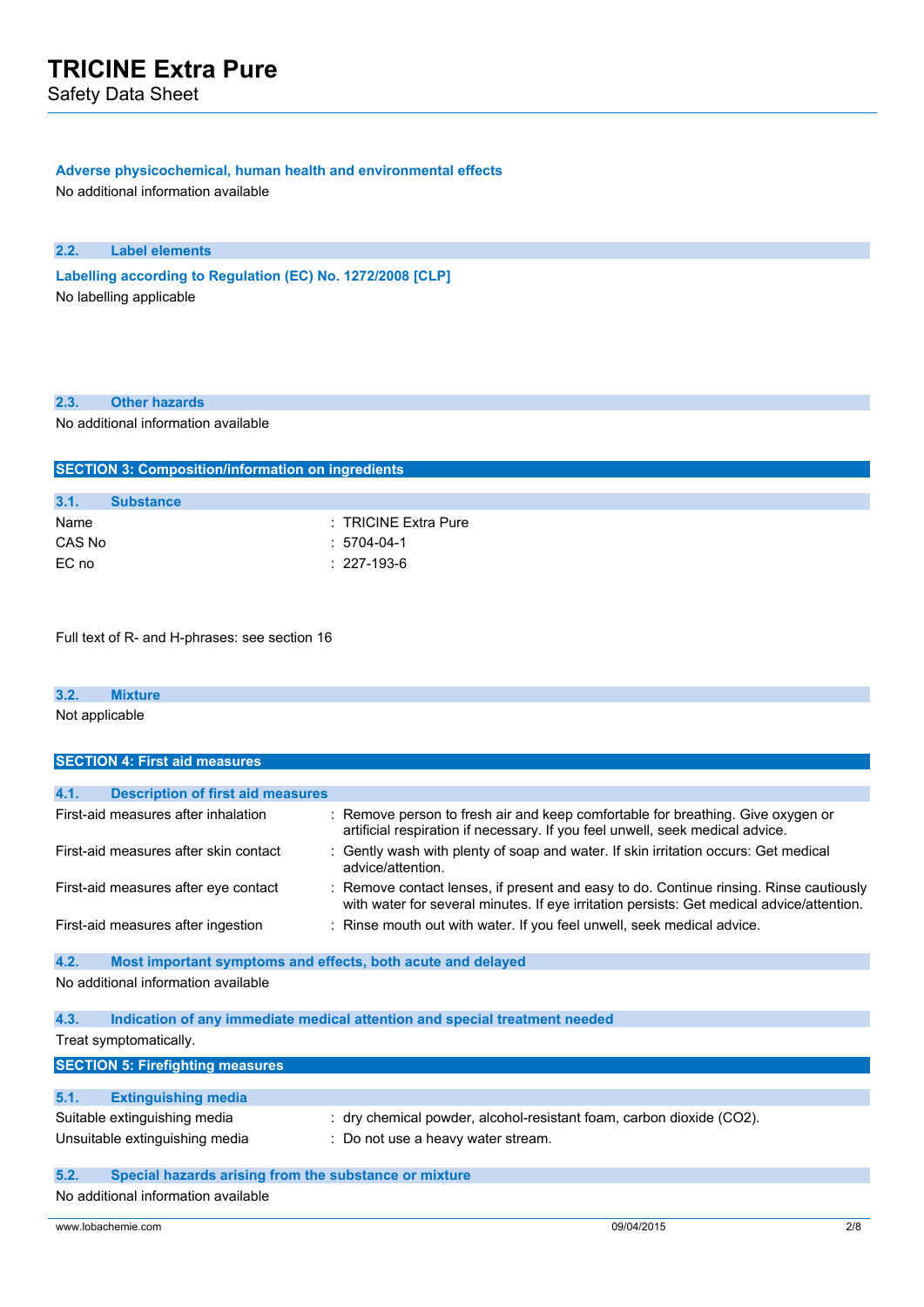Safety Data Sheet

| 5.3.   | <b>Advice for firefighters</b>                                      |                                                                                                                          |
|--------|---------------------------------------------------------------------|--------------------------------------------------------------------------------------------------------------------------|
|        | Protection during firefighting                                      | : Do not attempt to take action without suitable protective equipment.                                                   |
|        | <b>SECTION 6: Accidental release measures</b>                       |                                                                                                                          |
| 6.1.   |                                                                     | Personal precautions, protective equipment and emergency procedures                                                      |
| 6.1.1. | For non-emergency personnel                                         |                                                                                                                          |
|        | Emergency procedures                                                | : Evacuate unnecessary personnel.                                                                                        |
|        |                                                                     |                                                                                                                          |
| 6.1.2. | For emergency responders                                            |                                                                                                                          |
|        | Protective equipment                                                | : Use personal protective equipment as required.                                                                         |
|        | <b>Emergency procedures</b>                                         | : Stop release.                                                                                                          |
| 6.2.   | <b>Environmental precautions</b>                                    |                                                                                                                          |
|        | Avoid release to the environment.                                   |                                                                                                                          |
| 6.3.   | Methods and material for containment and cleaning up                |                                                                                                                          |
|        | Methods for cleaning up                                             | : Clear up rapidly by scoop or vacuum.                                                                                   |
| 6.4.   | <b>Reference to other sections</b>                                  |                                                                                                                          |
|        | No additional information available                                 |                                                                                                                          |
|        | <b>SECTION 7: Handling and storage</b>                              |                                                                                                                          |
| 7.1.   | <b>Precautions for safe handling</b>                                |                                                                                                                          |
|        | Precautions for safe handling                                       | : Do not get in eyes, on skin, or on clothing.                                                                           |
|        | Hygiene measures                                                    | Wash hands and other exposed areas with mild soap and water before eating,<br>drinking or smoking and when leaving work. |
| 7.2.   | <b>Conditions for safe storage, including any incompatibilities</b> |                                                                                                                          |
|        | Storage conditions                                                  | : Store in original container. Keep container tightly closed. Store in a dry place.<br>Protect from moisture.            |
| 7.3.   | <b>Specific end use(s)</b>                                          |                                                                                                                          |
|        | No additional information available                                 |                                                                                                                          |
|        | <b>SECTION 8: Exposure controls/personal protection</b>             |                                                                                                                          |
| 8.1.   | <b>Control parameters</b>                                           |                                                                                                                          |
|        | No additional information available                                 |                                                                                                                          |
|        |                                                                     |                                                                                                                          |

| 8.2.<br><b>Exposure controls</b>                              |                                      |
|---------------------------------------------------------------|--------------------------------------|
| Hand protection                                               | : protective gloves                  |
| Eye protection                                                | : Chemical goggles or safety glasses |
| Skin and body protection                                      | : Wear suitable protective clothing  |
| Respiratory protection                                        | : Wear respiratory protection        |
| <b>SECTION 9: Physical and chemical properties</b>            |                                      |
|                                                               |                                      |
| 9.1.<br>Information on basic physical and chemical properties |                                      |

## Physical state in the state of the state of the state in the state of the state in the state in the state in the state in the state in the state in the state in the state in the state in the state in the state in the state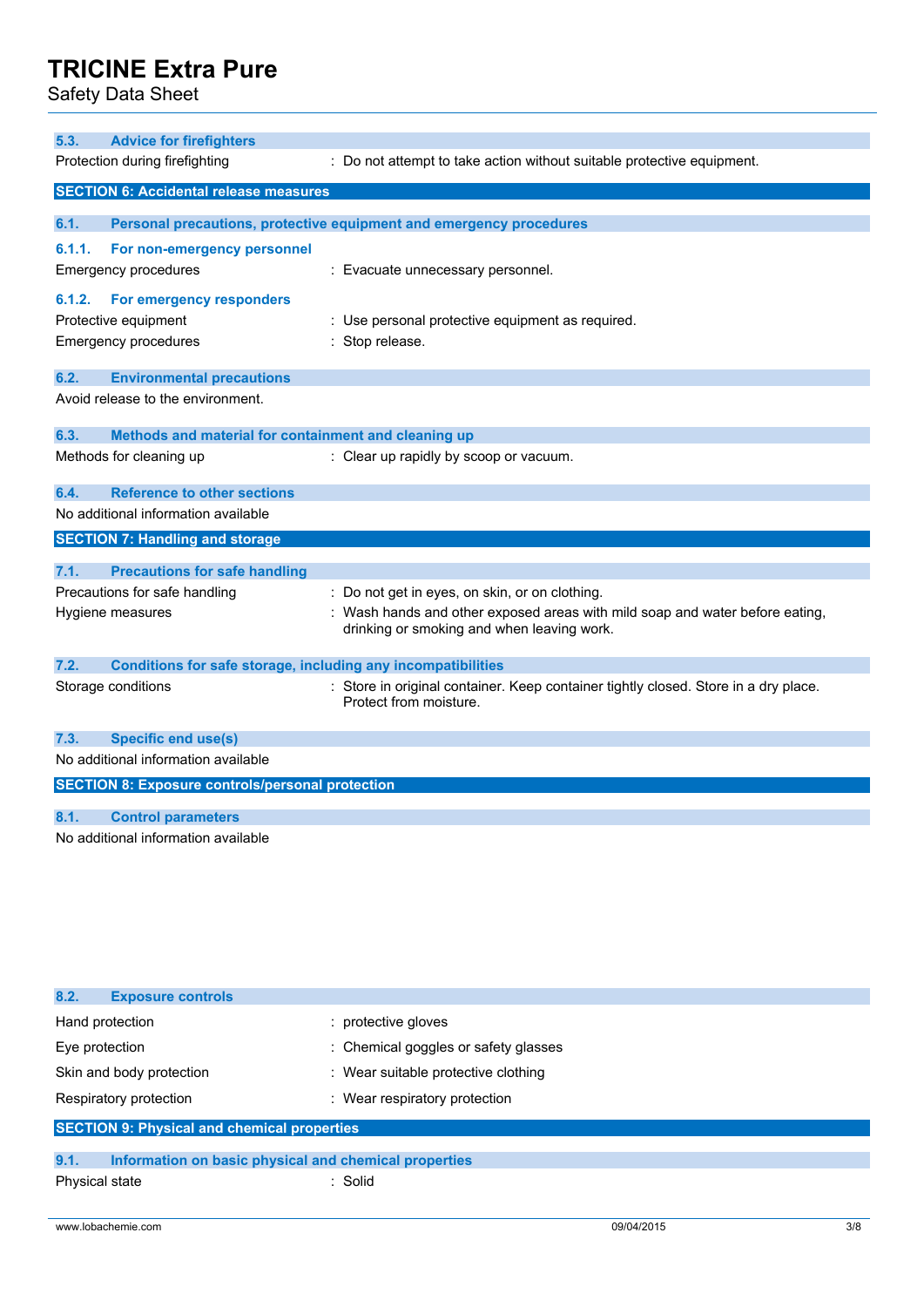## Safety Data Sheet

| Molecular mass                             | : 179.17 g/mol                                  |
|--------------------------------------------|-------------------------------------------------|
| Colour                                     | White crystalline.                              |
| Odour                                      | : odourless.                                    |
| Odour threshold                            | : No data available                             |
| pH                                         | : No data available                             |
| Relative evaporation rate (butylacetate=1) | : No data available                             |
| Melting point                              | : 187 °C                                        |
| Freezing point                             | : No data available                             |
| Boiling point                              | : No data available                             |
| Flash point                                | : No data available                             |
| Auto-ignition temperature                  | : No data available                             |
| Decomposition temperature                  | : No data available                             |
| Flammability (solid, gas)                  | : No data available                             |
| Vapour pressure                            | : No data available                             |
| Relative vapour density at 20 °C           | : No data available                             |
| Relative density                           | : No data available                             |
| Solubility                                 | : Water: 89.6 g/l at 20 °C - completely soluble |
| Log Pow                                    | : No data available                             |
| Viscosity, kinematic                       | : No data available                             |
| Viscosity, dynamic                         | : No data available                             |
| Explosive properties                       | : No data available                             |
| Oxidising properties                       | : No data available                             |
| <b>Explosive limits</b>                    | : No data available                             |
|                                            |                                                 |
| 9.2.<br><b>Other information</b>           |                                                 |

| No additional information available                |
|----------------------------------------------------|
| <b>SECTION 10: Stability and reactivity</b>        |
|                                                    |
| 10.1.<br><b>Reactivity</b>                         |
| No additional information available                |
|                                                    |
| 10.2.<br><b>Chemical stability</b>                 |
| Stable under normal conditions.                    |
|                                                    |
| <b>Possibility of hazardous reactions</b><br>10.3. |
| No additional information available                |
|                                                    |
| <b>Conditions to avoid</b><br>10.4.                |
| Direct sunlight. Air contact. Moisture.            |
|                                                    |
| <b>Incompatible materials</b><br>10.5.             |
| No additional information available                |

www.lobachemie.com 09/04/2015 4/8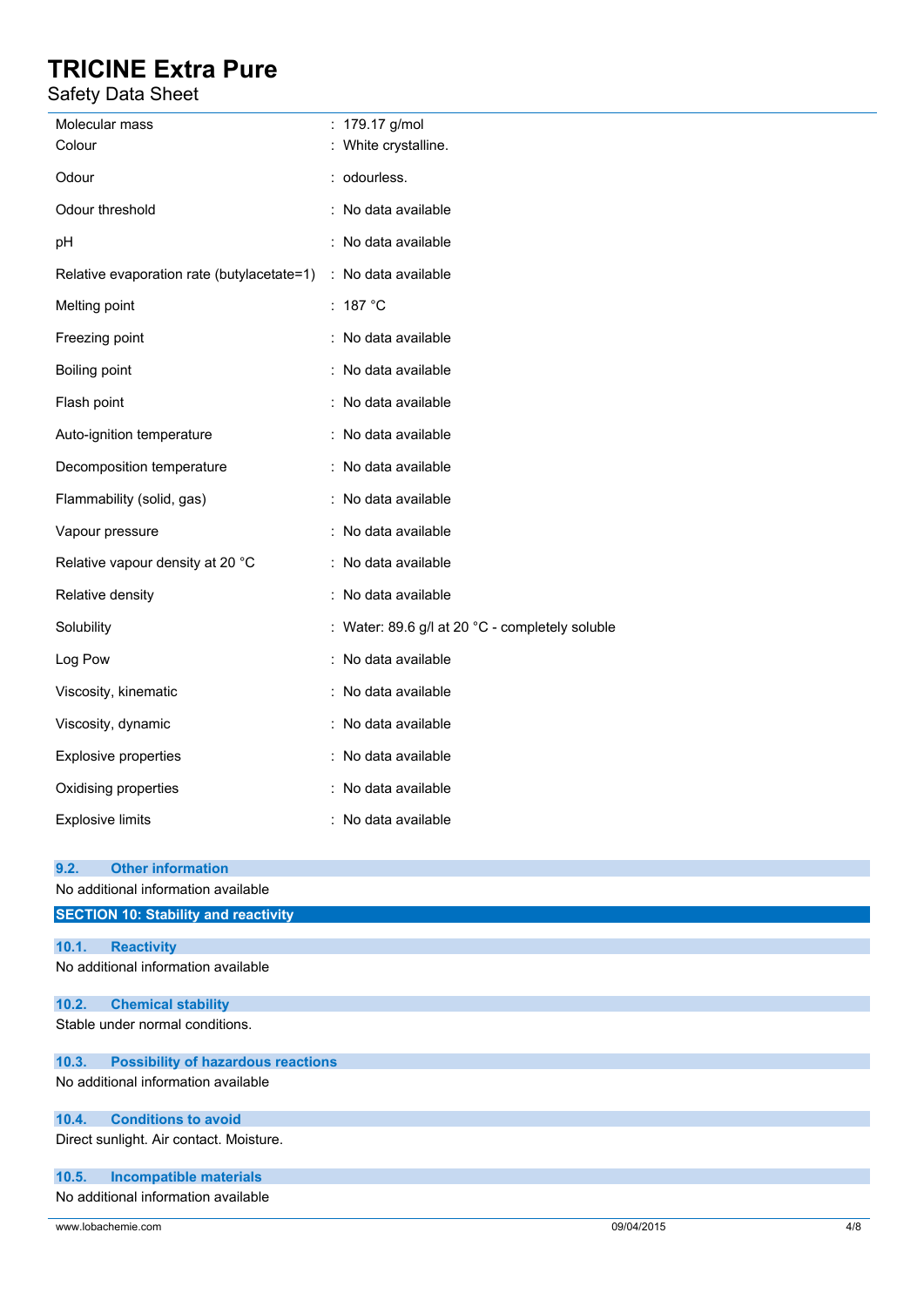Safety Data Sheet

### **10.6. Hazardous decomposition products**

No additional information available

| <b>SECTION 11: Toxicological information</b>          |                  |  |
|-------------------------------------------------------|------------------|--|
|                                                       |                  |  |
| 11.1.<br>Information on toxicological effects         |                  |  |
| Acute toxicity                                        | : Not classified |  |
| Skin corrosion/irritation                             | : Not classified |  |
| Serious eye damage/irritation                         | : Not classified |  |
| Respiratory or skin sensitisation                     | : Not classified |  |
| Germ cell mutagenicity                                | : Not classified |  |
| Carcinogenicity                                       | : Not classified |  |
| Reproductive toxicity                                 | : Not classified |  |
| Specific target organ toxicity (single<br>exposure)   | : Not classified |  |
| Specific target organ toxicity (repeated<br>exposure) | : Not classified |  |
| Aspiration hazard                                     | : Not classified |  |

| <b>SECTION 12: Ecological information</b> |                                     |  |  |
|-------------------------------------------|-------------------------------------|--|--|
|                                           |                                     |  |  |
| 12.1.                                     | <b>Toxicity</b>                     |  |  |
|                                           | No additional information available |  |  |
|                                           |                                     |  |  |
|                                           |                                     |  |  |
|                                           |                                     |  |  |

### **12.2. Persistence and degradability**

No additional information available

### **12.3. Bioaccumulative potential**

No additional information available

### **12.4. Mobility in soil**

No additional information available

### **12.5. Results of PBT and vPvB assessment**

No additional information available

### **12.6. Other adverse effects**

No additional information available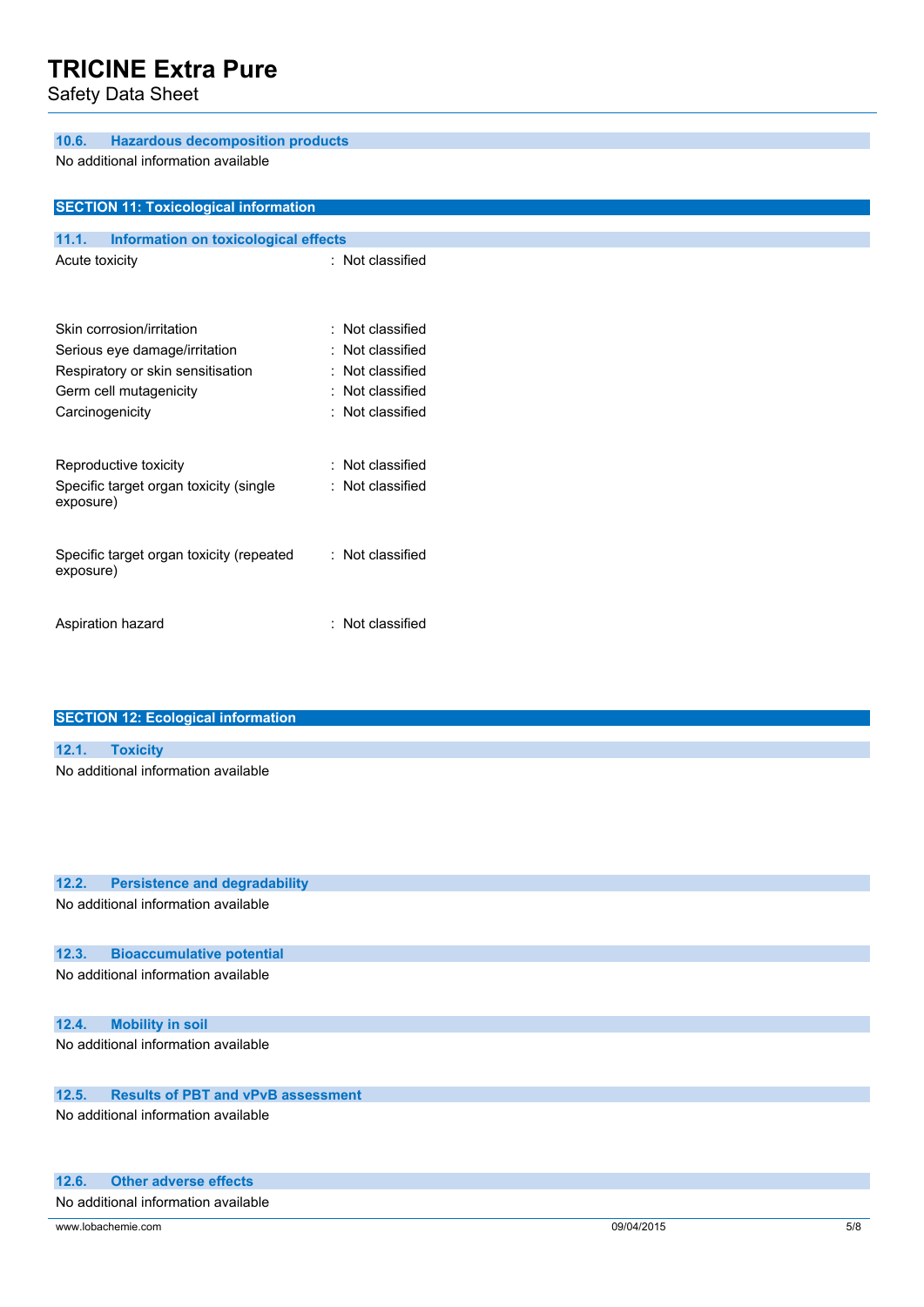Safety Data Sheet

**SECTION 13: Disposal considerations 13.1. Waste treatment methods** No additional information available **SECTION 14: Transport information** In accordance with ADR / RID / IMDG / IATA / ADN **14.1. UN number** UN-No. (ADR) : Not applicable UN-No. (IMDG) : Not applicable UN-No.(IATA) : Not applicable UN-No.(ADN) : Not applicable UN-No. (RID) : Not applicable **14.2. UN proper shipping name** Proper Shipping Name (ADR) : Not applicable Proper Shipping Name (IMDG) : Not applicable Proper Shipping Name (IATA) : Not applicable Proper Shipping Name (ADN) : Not applicable Proper Shipping Name (RID) : Not applicable **14.3. Transport hazard class(es) ADR** Transport hazard class(es) (ADR) : Not applicable **IMDG** Transport hazard class(es) (IMDG) : Not applicable **IATA** Transport hazard class(es) (IATA) : Not applicable **ADN** Transport hazard class(es) (ADN) : Not applicable **RID** Transport hazard class(es) (RID) : Not applicable **14.4. Packing group** Packing group (ADR) : Not applicable Packing group (IMDG) : Not applicable Packing group (IATA) : Not applicable Packing group (ADN) : Not applicable Packing group (RID) : Not applicable **14.5. Environmental hazards** Dangerous for the environment : No Marine pollutant in the set of the set of the set of the set of the set of the set of the set of the set of the set of the set of the set of the set of the set of the set of the set of the set of the set of the set of the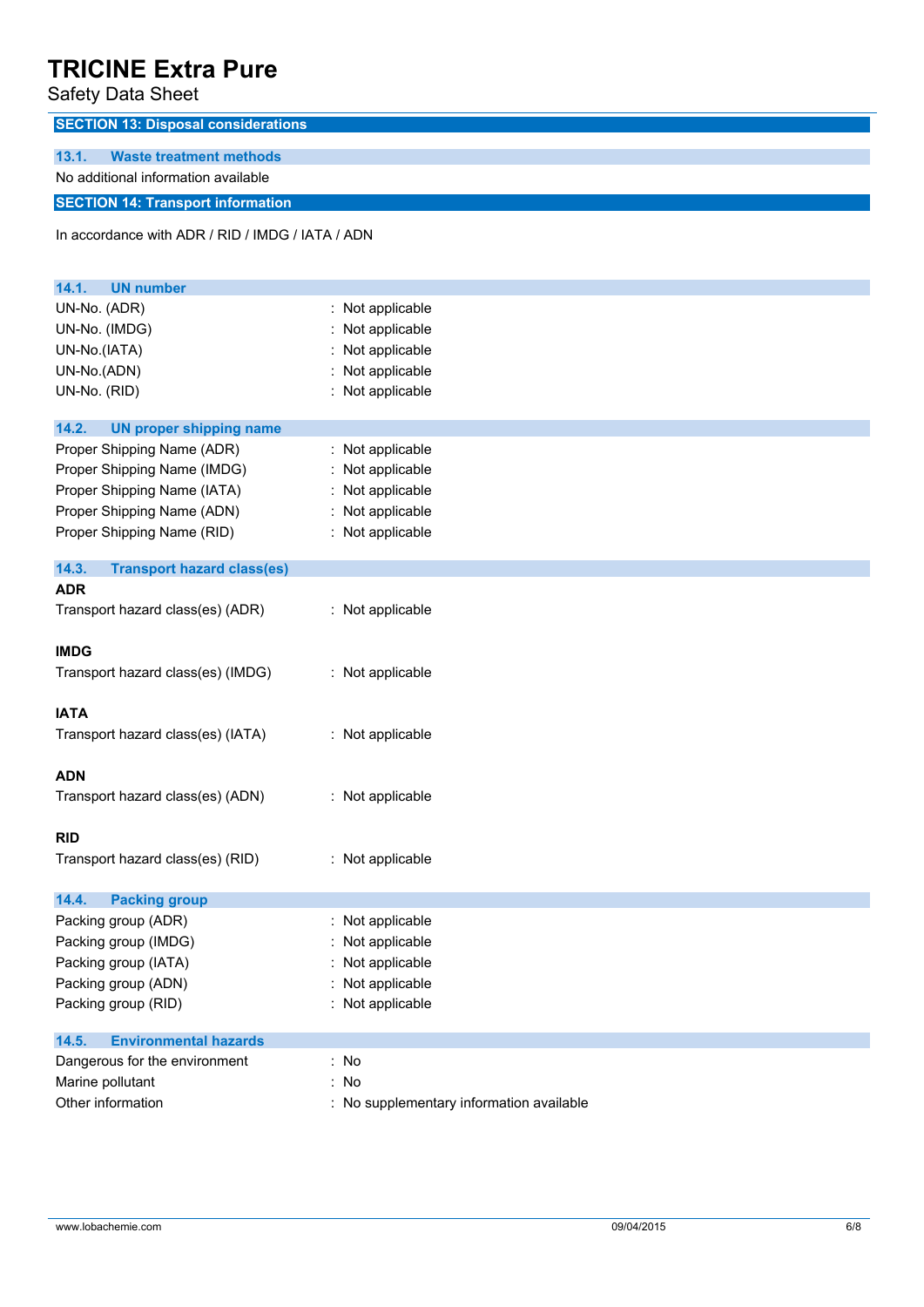Safety Data Sheet

**14.6. Special precautions for user**

**- Overland transport**

No data available

**- Transport by sea** No data available

**- Air transport** No data available

**- Inland waterway transport**

No data available

**- Rail transport** No data available

**14.7. Transport in bulk according to Annex II of MARPOL 73/78 and the IBC Code**

Not applicable

**SECTION 15: Regulatory information**

**15.1. Safety, health and environmental regulations/legislation specific for the substance or mixture**

**15.1.1. EU-Regulations**

No REACH Annex XVII restrictions TRICINE Extra Pure is not on the REACH Candidate List TRICINE Extra Pure is not on the REACH Annex XIV List

#### **15.1.2. National regulations**

#### **Germany**

12th Ordinance Implementing the Federal : Is not subject of the 12. BlmSchV (Hazardous Incident Ordinance) Immission Control Act - 12.BImSchV

**15.2. Chemical safety assessment**

No additional information available

**SECTION 16: Other information**